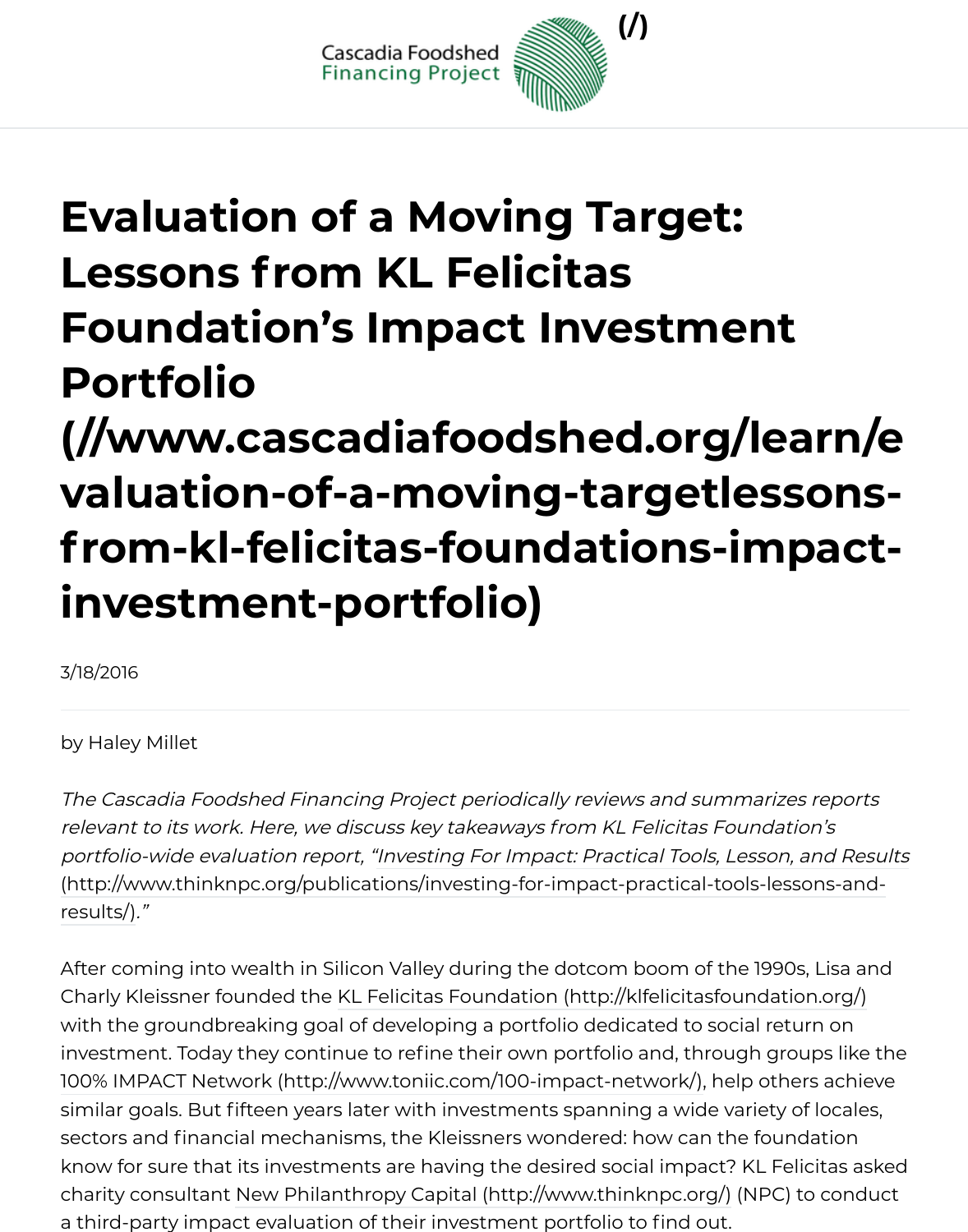KL Felicitas investments. However, an evaluation approach using several different provides perspective on success and room for improvement.

This work presents useful implications as we at Cascadia Foodshed Financing Pro (http://www.cascadiafoodshed.org), immersed in the more targeted but equally c business of food systems impact investing, constantly revisit our own methodolog CFFP we utilize a lean startup framework," said Tim Crosby, CFFP Project Coordin "Part of this framework involves revisiting core assumptions, workplan, and other key functions, and then pivot those functions as needed to accommodate emerging [understanding of the work."](http://www.cascadiafoodshed.org/)

NPC measured the impact of the foundation's work along two veins:

- Impact of the foundation's investment portfolio: (1) Analyzing the impact of  $\bullet$ individual investments both on investees and on the investors themselves, aggregating impact across the whole portfolio, and (3) aggregating impac theme where investments are clustered.
- Impact of the foundation's movement-building work: Measuring the Kleiss efforts to develop the impact investing field as a whole.

#### **Impact of the Investment Portfolio**

1. NPC explored seven of the individual investments within the KL Felicitas Found a case study format, presenting narrative and metrics appropriate to each investr This approach provides an opportunity for storytelling, an unconventional but cor means of investment evaluation that may not describe the big picture, but provid qualitative and quantitative insights into what those investments have accomplis the ground. As CFFP completes our market research

(http://www.cascadiafoodshed.org/market-research.html) and begins outreach to businesses and investors, storytelling will help to communicate our approach, lev our research and build strong relationships with strategic players.

2. Next, in order to aggregate impact across the whole portfolio NPC developed a [framework known as Impact Assurance Classification. The](http://www.cascadiafoodshed.org/market-research.html) classification is describ starting point to compare the quality of impact practice of investments across as classes, sectors, and eventually financial returns." Essentially, the classification asses the quality and robustness of impact data produced by the investees, based on th that a developed, intentional measurement process increases the probability of a that impact. Investments are scored based on outputs, standardized metrics, clar mission, data to show change, and data to show additionality. The end result allows an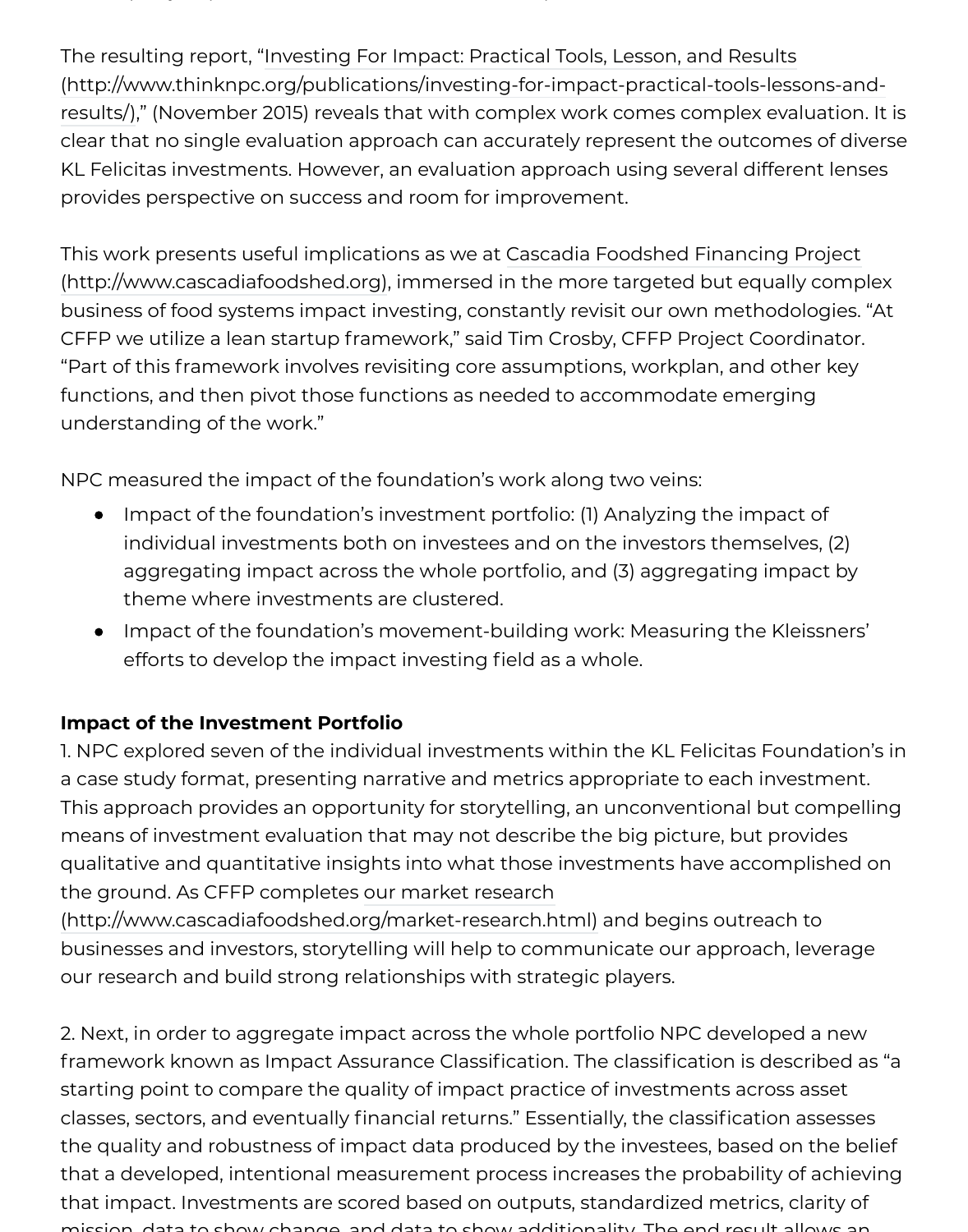mission, data to show change, and data to show additionality. The end result allows an investor to compare investments within a portfolio regardless of the measurement process used by the investee. Below are a couple of graphics from the report that help explain how the Impact Assurance Classification functions.

| <b>Component of impact</b><br>practice                               | <b>Description and score</b>                                             |                                                                                                                          |                                                                                                                                                     |                                                                                                                                                           |
|----------------------------------------------------------------------|--------------------------------------------------------------------------|--------------------------------------------------------------------------------------------------------------------------|-----------------------------------------------------------------------------------------------------------------------------------------------------|-----------------------------------------------------------------------------------------------------------------------------------------------------------|
|                                                                      | o                                                                        |                                                                                                                          | $\overline{z}$                                                                                                                                      | з                                                                                                                                                         |
| Outputs                                                              | No output data.                                                          | Few outputs, no context or<br>trend analysis. Out of date<br>(pre 24 months).                                            | Reasonable number of<br>outputs, perhaps some<br>context. Within last 24<br>months.                                                                 | Good variety of relevant<br>outputs, including<br>context-y/y trend analysis,<br>comparison to targets or<br>benchmarks. Up to date<br>(within last 12m). |
| <b>Standardised outputs</b><br>(IRIS or other recognised<br>metrics) | No standardised metrics<br>collected.                                    | Limited number of metrics.<br>not that useful, might be<br>quite out of date.                                            | Reasonable number of<br>metrics. Data reasonably<br>up to date (within last 24<br>months).                                                          | Wide range of metrics that<br>are relevant to the mission.<br>Shares data freely. Regular<br>and up to date reporting<br>(within last 12 months).         |
| Clarity of mission/<br>theory of change                              | No clear mission or theory<br>of change articulated.                     | Vague mission, not that well<br>articulated.                                                                             | Mission well articulated<br>but not necessarily a clear<br>theory of change.                                                                        | Clear theory of change<br>or logic model, well<br>articulated.                                                                                            |
| Data to show change<br>(quantitative and<br>qualitative)             | No case studies available<br>and no quantitative data<br>showing change. | Limited case studies, not<br>that useful for impact<br>analysis, and limited<br>quantitative evidence<br>showing effect. | Reasonable number of<br>case studies, building some<br>picture of impact-and up<br>to date quantitative data<br>showing before and after<br>effect. | High quality case studies,<br>detailing the impact of the<br>work and high quality up<br>to date quantitative data<br>showing effect.                     |
| Data to show<br>additionality                                        | Not considered.                                                          | Beginning to address<br>additionality of<br>intervention.                                                                | Evidence developing to<br>demonstrate additionality.                                                                                                | Robust tools used for<br>demonstrating additionality,<br>using a control or<br>comparison group.                                                          |

Each component of impact practice is scored 0-3 and these are totaled to provide an overall impact score for each investment.



Map scores and stages across portfolio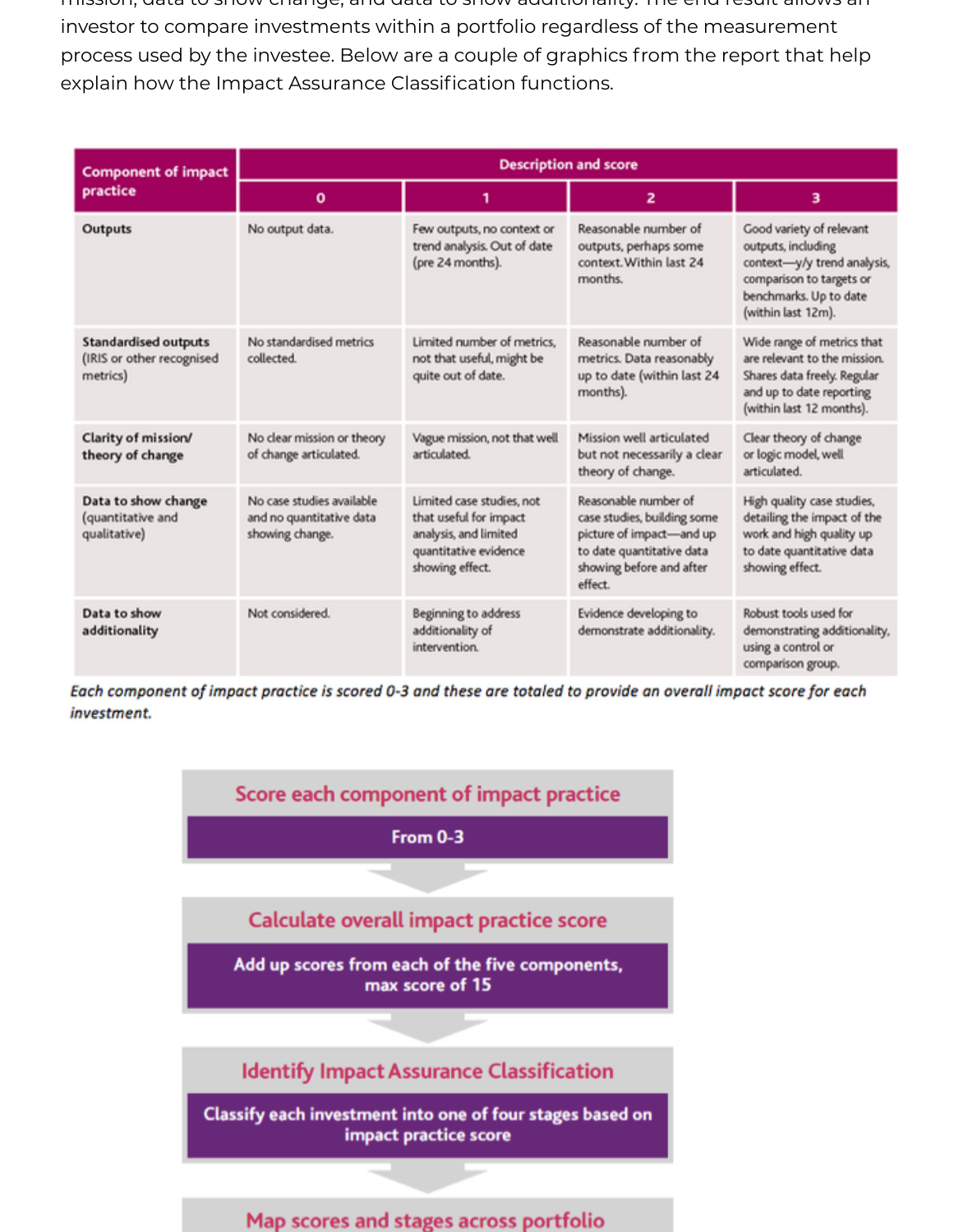The Kleissners felt that this classification process worked better than others including IRIS (https://iris.thegiin.org/metrics), a catalog of generally performance metrics, because it gave Felicitas more flexibility to compare investments against each other and their overarching goals. "What we have I that it is still very difficult to coax investees to use IRIS or to use it correctly. Hov good news is that the Impact Assurance evaluation process allows us to tran impact measurement method used into a value we can compare with other inve This flexibili[ty is invaluable for a portfolio investor](https://iris.thegiin.org/metrics) like us."

"Investors increasingly want to understand the social return of their investmer unlike measuring financial performance, there is no single metric that can be c across investments in different asset classes, geographies, sectors etc.," add Lomax, from NPC. "Our Impact Assurance Classification begins to address thishope it will encourage investees to improve their impact practice and draw new into the field through increased transparency of returns."

3. NPC's third evaluation method focuses on specific investment themes tha community development, energy, food/agriculture, ecosystem manage conservation, and financial services. Such themes are akin to CFFP's guiding principles (http://www.cascadiafoodshed.org/principles.html) of Health, Social Equity, Fam Job Creation and Preservation, Rural Community Resilience, and Ability to Influer in the realm of food systems.

Thematic investments "focus on issue areas where social or environmental need commercial growth opportunities for market rate return." In contrast, im investments place "emphasis on the optimization of social or environmental nee may result in financial trade-off." While the portfolio was analyzed this way, NI interesting trends between thematically-focused investments versus im investments. On average, KL Felicitas impact-first investments had highe assurance ratings than purely thematic investments.

This trend is supported by lessons CFFP has learned from those who have gone I Craft3 (http://www.craft3.org), an aligned Community Development Financial Inst the Pacific Northwest, has admonished CFFP to have a crisp sense of what to say and an even crisper sense of what is OK, but not great. Craft3 relayed how som investments only aligned with one or two of their thematic investment goals (e.g. in Business, Environmental Sustainability). However, those impact-first investme when thematically weak, created ripple effects throughout the local community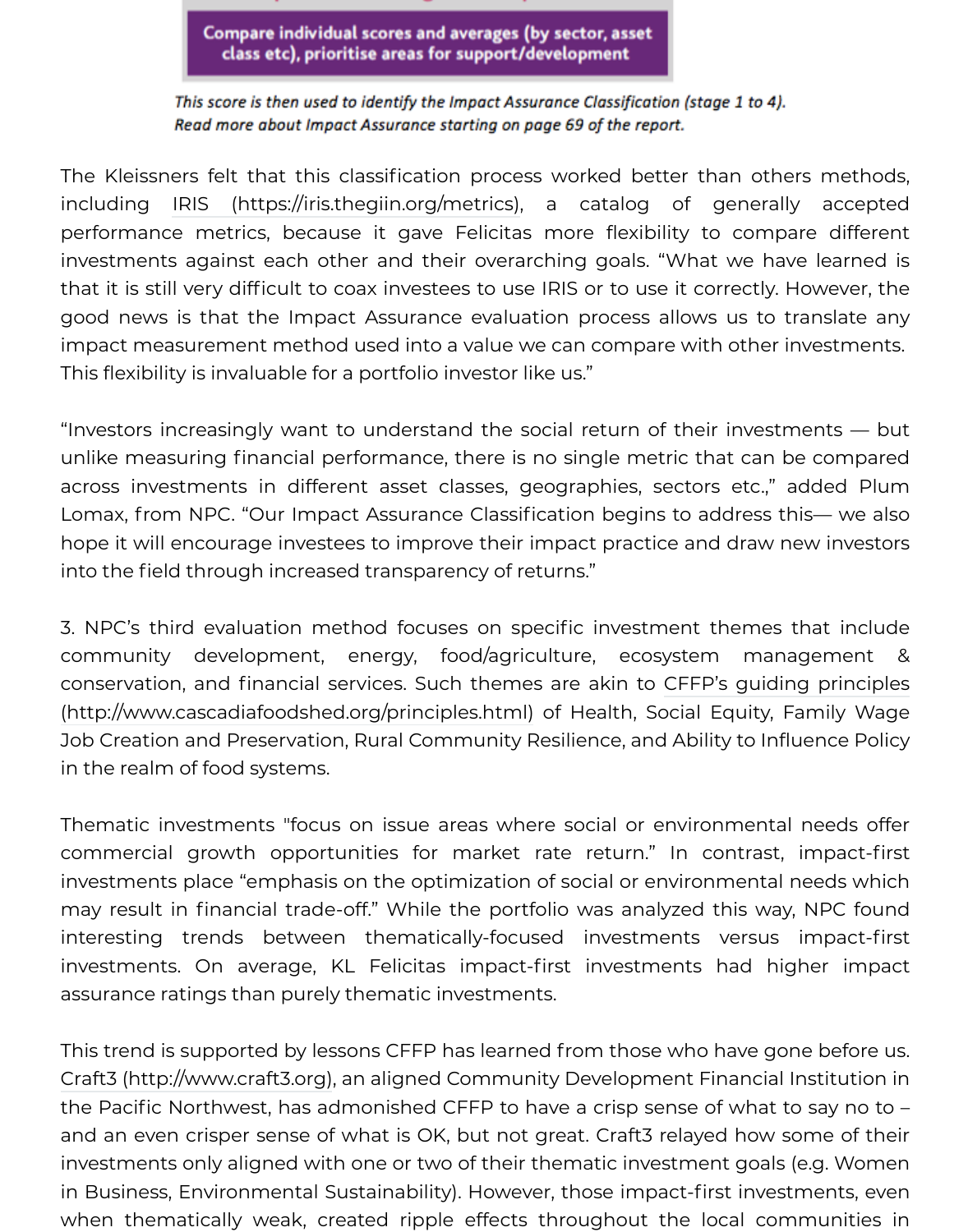which those businesses exist.

#### **Impact of the Foundation's Movement-Building Work**

While analyzing the impact of the investment portfolio, NPC also looked at the foundation's efforts to build an international movement around impact investing. The foundation works to foster "an impact investing ecosystem" with three main aims: to grow the number of social entrepreneurs, to grow the number of impact investment intermediaries, and to grow the number of impact investors. These aims are advanced by equipping others to join the impact investing movement through the support of social enterprise accelerators, support of the first impact fund managers and firms, creation of standardized metrics for impact investment, and facilitating investor networks. Some of the achievements in movement building thus far include four new accelerator startups, \$497 million in assets managed jointly through Felicitas-related intermediaries, and 738 members connecting via Felicitas-related networks.

#### **Lessons Learned**

The Kleissners shared key takeaways from this dynamic evaluation process with CFFP Coordinator Tim Crosby. Their insights highlight not only approaches to evaluation, but driving factors behind their investment approach as well:

- 1. " It is crucial to articulate your Theory of Change as you put your impact measurement framework in place, as otherwise you will get lost in the weeds of individual metrics as opposed to the overall impact and intentionality of your portfolio.
- 2. " If you care about outcomes that go beyond your individual investments, articulate those outcomes and put a measurement framework in place, like we did for our 'movement building' work around impact investing.
- 3. " NPC's Impact Assurance process allows us for the first time to compare different impact investments utilizing different impact measurement methods in different asset classes. This also allows us to compare our portfolio to other portfolios regardless of the impact measurement process used. We look forward to refining this process over time."

#### **Implications for Impact Investment**

Overall, NPC's multi-lens approach to evaluation of the KL Felicitas portfolio presents some interesting possibilities for CFFP's own evaluation model, however preliminary at this stage. The highlighting of individual investment stories, the amalgamation of diverse measurement tools within a common framework, and the focus on thematic but highimpact investments are all useful strategies to consider as we move forward. Evaluation is an important tool in the fields of finance, philanthropy, and government work alike. An innovative approach will not only help to measure CFFP's progress towards our goals, but communicate our stories to others with a desire to join the food systems impact investment effort.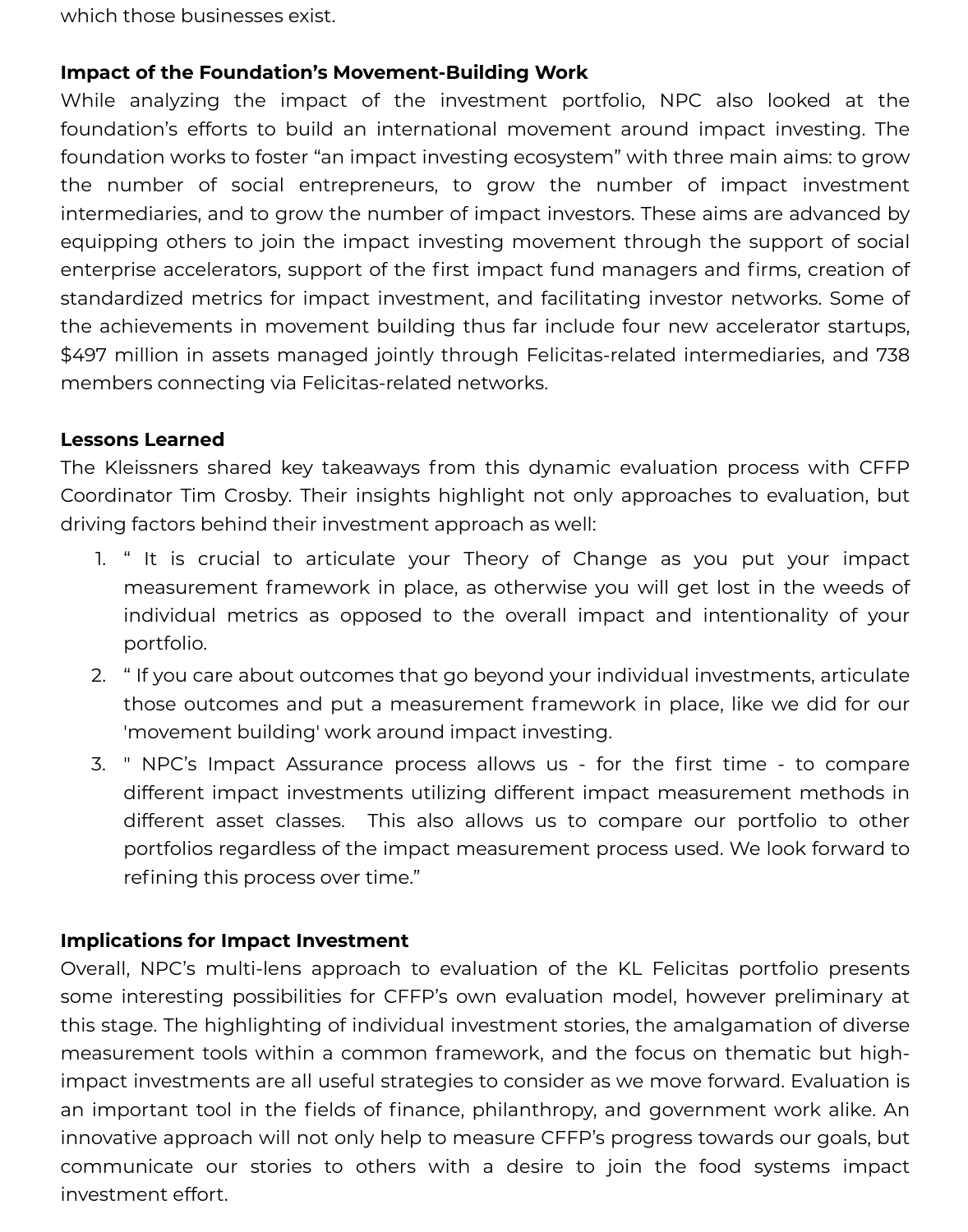### **Learn**

As part of its own research, CFFP regularly illuminates educative research, media, resources related to our work. This page contains public versions of our synopses.

## **Archives**

August 2017 (/learn/archives/08-2017) February 2017 (/learn/archives/02-2017) January 2017 (/learn/archives/01-2017) December 2016 (/learn/archives/12-2016) September 2016 (/learn/archives/09-2016) August 2016 (/learn/archives/08-2016) [July 2016 \(/learn/archives/07-2016\)](http://www.cascadiafoodshed.org/learn/archives/08-2017) [June 2016 \(/learn/archives/06-2016\)](http://www.cascadiafoodshed.org/learn/archives/02-2017) [March 2016 \(/learn/archives/03-2016\)](http://www.cascadiafoodshed.org/learn/archives/01-2017) [February 2016 \(/learn/archives/02-2016\)](http://www.cascadiafoodshed.org/learn/archives/12-2016)

### **[Categories](http://www.cascadiafoodshed.org/learn/archives/07-2016)**

[All \(/learn/category/all\)](http://www.cascadiafoodshed.org/learn/archives/03-2016) [Articles \(/learn/category/articles\)](http://www.cascadiafoodshed.org/learn/archives/02-2016) Community Development (/learn/category/community-development) Consumption (/learn/category/consumption) Environment & Sustainability (/learn/category/environment-sustainability) Equity (/learn/category/equity) [Evaluation \(/learn/cate](http://www.cascadiafoodshed.org/learn/category/all)gory/evaluation) [Family Wage Jobs \(/learn/catego](http://www.cascadiafoodshed.org/learn/category/articles)ry/family-wage-jobs) [Finance \(/learn/category/finance\)](http://www.cascadiafoodshed.org/learn/category/community-development) [Health \(/learn/category/health\)](http://www.cascadiafoodshed.org/learn/category/consumption) [Media \(/learn/category/media\)](http://www.cascadiafoodshed.org/learn/category/environment-sustainability) [Policy \(/learn/category/policy\)](http://www.cascadiafoodshed.org/learn/category/equity) [Production \(/learn/category/production](http://www.cascadiafoodshed.org/learn/category/evaluation)) [Reports \(/learn/category/reports\)](http://www.cascadiafoodshed.org/learn/category/family-wage-jobs) [Resources \(/learn/category/resour](http://www.cascadiafoodshed.org/learn/category/finance)ces)